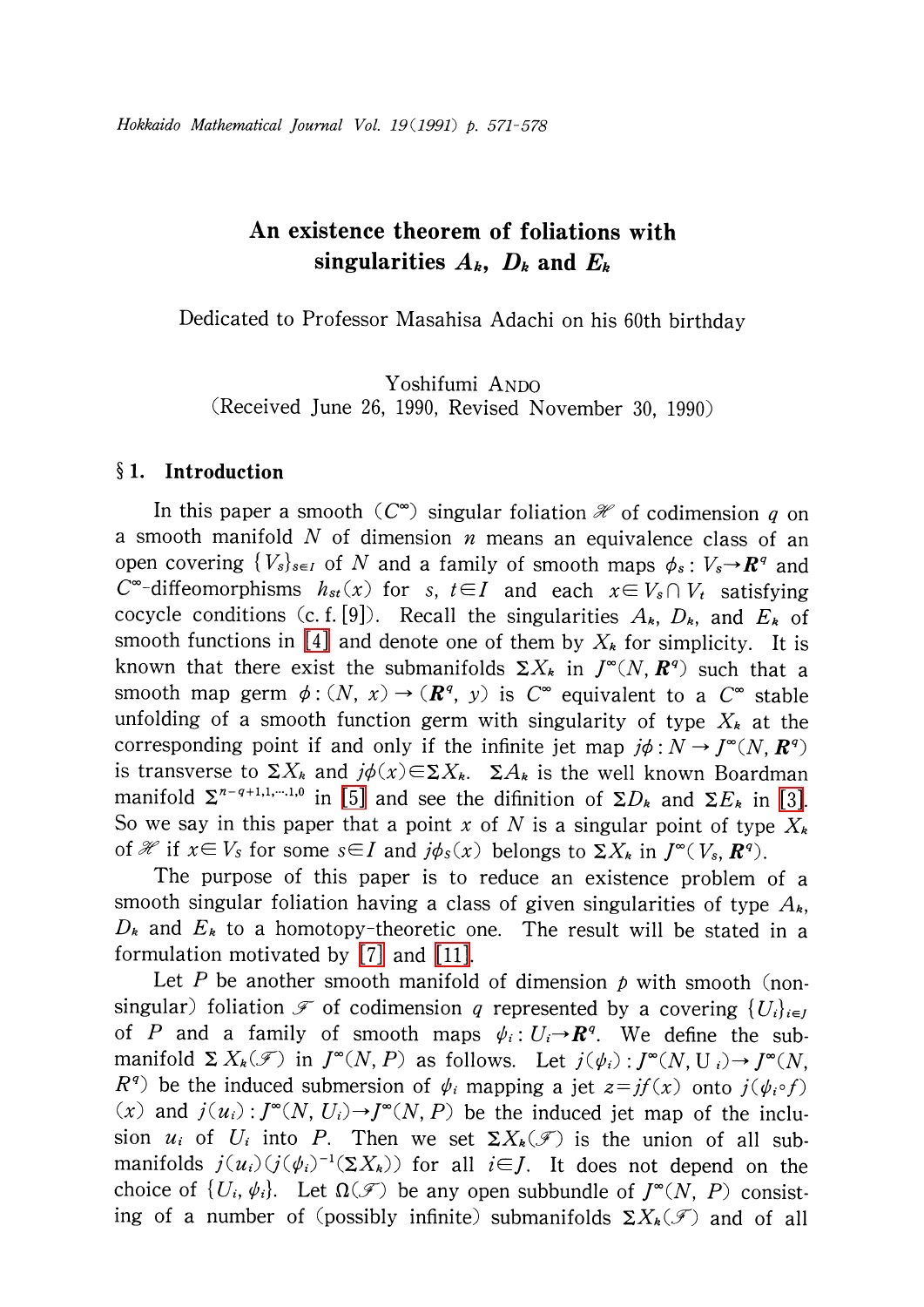jets transverse to  $\mathscr{F}$ . Note that the adjacency relations of singularities  $A_{k}$ ,  $D_{k}$  and  $E_{k}$  in [\[4\]](#page-7-0) show when  $\Omega(\mathcal{F})$  is open. Let  $\pi_{N}$  and  $\pi_{P}$  be the canonical projection of  $J^{\infty}(N, P)$  onto N and P respectively. We call a homotopy s<sub>t</sub> of sections of the fibre bundle  $\Omega(\mathscr{F})$  over N an  $\Omega$ -homotopy and so  $s_{0}$  is  $\Omega$ -homotopic to  $s_{1}$ . When  $\pi_{p}\circ s$  is a proper map, we say that  $s$ is  $\pi_{p}$ -proper.

<span id="page-1-0"></span>THEOREM 1.1. Let  $n\geq q\geq 2$  and consider the open set  $\Omega(\mathcal{F})$  containing  $\Sigma^{n-q+1,0}(\mathcal{F})$  at least. Let a continuous (resp.  $\pi_{p^{-}}$ proper) section s of  $\Omega(\mathcal{F})$  over N have a smooth map g defined on a neighbourhood of a given closed subset K in N where  $ig = s$  such that ig is transverse to every submanifold  $\Sigma X_{k}(\mathcal{F})$  in  $\Omega(\mathcal{F})$  Then there exists a smooth map  $f : N \rightarrow P$ <br>such that if  $(N) \subset \Omega(\mathcal{F})$  is a  $Q$  housetable to a subtlematic manipulation such that  $jf(N)\subset\Omega(\mathscr{F})$ ,  $jf$  is  $\Omega$ -homotopic to s relative to a neighbourhood of K and that f is a (resp. fine)  $C^{0}$  approximation of  $\pi_{P} \circ s$ .

For the above singular foliation  $\mathcal{H}$  on N consider the space  $\bigcup_{s} (V_{s}\times$  $\mathbf{R}^{q})/\sim$  obtained by patching  $V_{s}\times \mathbf{R}^{q}$  and  $V_{t}\times \mathbf{R}^{q}$  for every pair (s, t) under the equivalence relation  $(x, y) \sim (x, h_{st}(x)y)$  for  $x \in V_{s} \cap V_{t}$  and y  $\in$ Domain( $h_{st}$ ) and a smooth map s is of N into this space mapping x of Vs into  $(x, \phi_{s}(x))$ . Let E be a sufficiently small neighbourhood of the image of s<sub>\*</sub> and  $\mathcal{F}_{\mathcal{F}}$  be a smooth foliation on E difined by the projections  $V_{s}\times \boldsymbol{R}^{q}$  onto  $\boldsymbol{R}^{q}$ . Then we can consider  $\Omega(\mathscr{I}_{\mathscr{H}})$  in  $J^{\infty}(N, E)$ . As an application of Theorem 1. <sup>1</sup> we have the following corollary motivated by [11, Theorem 1.1].

COROLLARY 1.2. Let  $n\geq q\geq 2$  and  $\Omega(\mathcal{F}_{\mathcal{H}})$  contain  $\Sigma^{n-q+1,0}(\mathcal{F}_{\mathcal{H}})$  at least. If  $j_{\mathcal{S} \mathscr{F}} : N \rightarrow J^{\infty}(N, E)$  is homotopic to a section  $\Omega(\mathscr{F}_{\mathscr{F}})$  over N, then there exists a smooth singular foliation of codimension q concordant to  $\mathcal{H}$ which has only singularities of type  $X_{k}$  such that  $\mathsf{\Sigma} X_{k}(\mathscr{F}_{\mathscr{R}})\subset\Omega(\mathscr{F}_{\mathscr{R}}).$ 

The special case of Corollary 1.2 where  $\Omega(\mathcal{F}_{\mathcal{H}})$  consists of only  $\Sigma^{n-q+1,0}(\mathcal{F}_{\mathcal{H}}^{\mathcal{F}})$  and all jets transverse to  $\mathcal{F}_{\mathcal{H}}$  is essentially [10, Theorem 1, 4. 1] (see also [\[6\]\)](#page-7-5). The version of a trivial foliation of [Theorem](#page-1-0) 1. <sup>1</sup> is [1 and 3, Theorem 0. 1] except for the approximation property.

In order to eliminate the singularities of the highest order of  $\mathcal{H}$  on N induced from  $\mathcal F$  by deforming f, it is sufficient by [Theorem](#page-1-0) 1.1 that its primary obstruction of  $if$  vanishes. For example if  $f$  is an immersion, dim  $P=n+1$  and if  $\mathcal{F}$  is of codimension n, then we can obtain the precise formula of the primary obstruction for  $\Sigma A_{n}(\mathcal{F})$  written by Stiefel-Whitney classes  $(c. f. [1, (1, 2)])$ . This is also the Thom polynomial of  $\Sigma A_{n}(\mathcal{F})$  (c. f. [8]).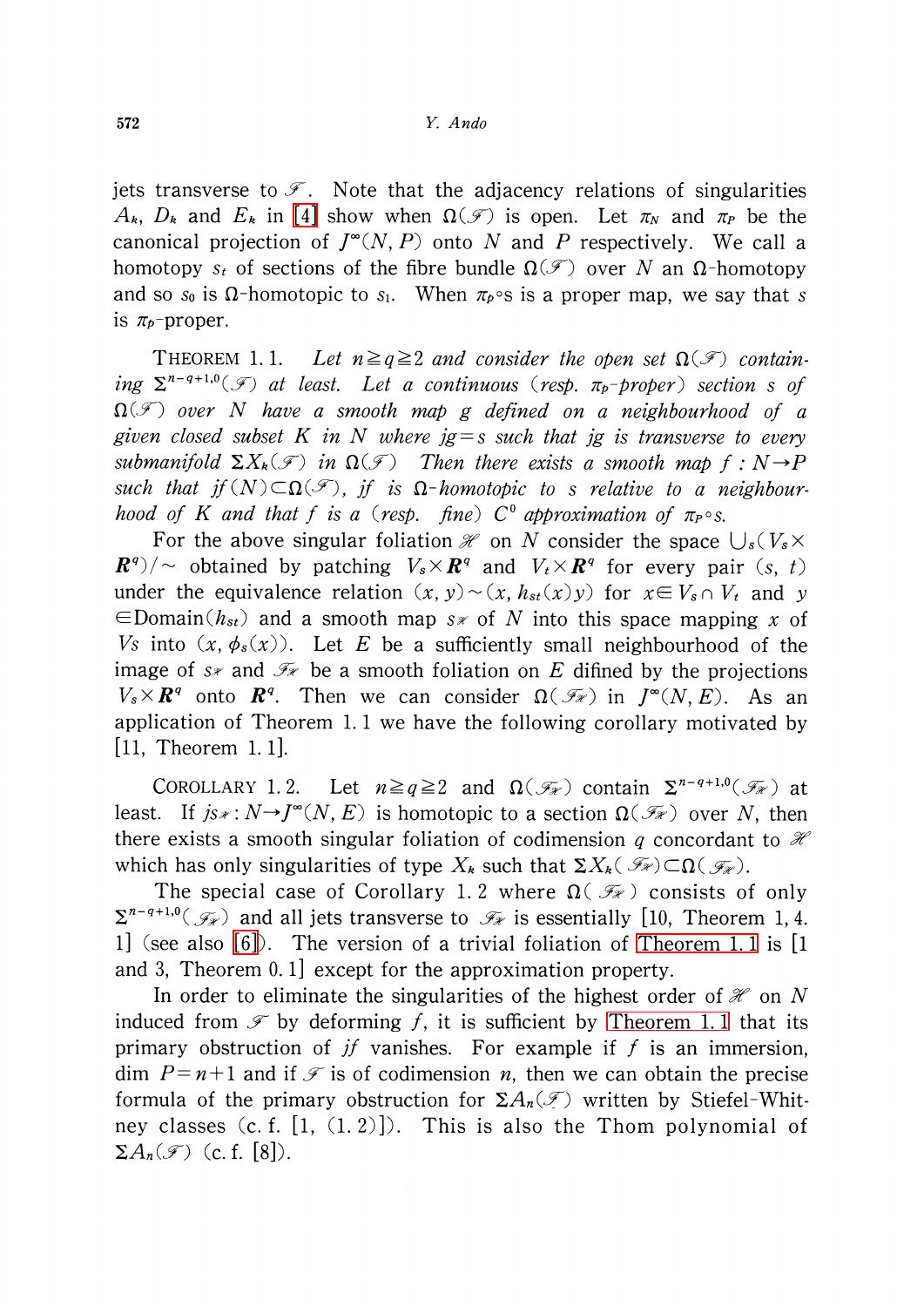# §2. Maps with singularities  $A_{k}$ ,  $D_{k}$  and  $E_{k}$

In this section  $\mathcal F$  is a trivial foliation on P, that is, every leaf consists of a single point (codim  $\mathscr{F}$  = dim P) and  $\Omega$  means  $\Omega(\mathscr{F})$ . To prove this reduced case of [Theorem](#page-1-0) 1. <sup>1</sup> we shall recall the following result which is a special case of [3, Theorem 0. 1].

THEOREM 2.1. Let  $\mathcal{F}$  be trivial and  $P=R^{p}(n\geq p\geq 2)$ . Let a continuous section s of  $\Omega$  over N have a smooth map g defined on a neighbourhood of a given closed subset K in N where  $j = s$  such that  $j$  is transeverse to every  $\Sigma X_{k}$  in  $\Omega$ . Then there exists a smooth map  $f: N \rightarrow \mathbb{R}^{p}$ such that  $jf(N)\subset\Omega$  and that  $jf$  is  $\Omega$ -homotopic to s relative to a neighbourhood of K.

Let d be a metric on P and  $\varepsilon(x)$  be any positive continuous function on N (resp. a positive constant when s is not  $\pi_{P}$ -proper). Let  $\bar{s}=\pi_{P}\circ s$ . To induce [Theorem](#page-1-0) 1. <sup>1</sup> from Theorem 2. <sup>1</sup> we need two locally finite coverings  $\{ U_{V}\}_{V\in J}$  and  $\{ U_{V}\}_{V\in J}$  of P defined as follows. Let  $P^{j}(j=1,2,\cdots)$  be compact submanifolds of dimension p such that  $P^{1}\subset P^{2}\subset\cdots\subset P^{j}\subset\cdots\subset P$ and  $P = \bigcup_{j=1}^{\infty} P^{j}$ . Let  $\varepsilon_{j}=\min\{\varepsilon(x)/2|x \in(\overline{s})^{-1}(P^{j})\}$ . Then we can triangulate  $P^{j}\backslash Int(P^{j-1})$  so that the diameter of every simplex is less than  $\varepsilon_{j}$ and that the triangulation of  $\partial P^{j}$ , say  $K$  coming from  $P^{j+1}\diagdown \text{Int}(P^{j})$  is a subdivision of that of  $\partial P^{j}$  coming from  $P^{j}\diagdown \text{Int}(P^{j-1})$ . For every p-simplex  $\sigma$  of  $P^{j}$  having a face  $\sigma'$  in  $\partial P^{j}$  subdivided in K, we subdivide  $\sigma$  by joining every vertex of  $\sigma$  outside of  $\overline{\sigma}'$  and  $\sigma'$ . This procedure induces a new triangulation of  $P^{j}$  compatible with K and does not change the triangulation of  $\partial P^{j-1}$ . Furthermore the diameter of every simplex of  $P^{j}$  is less than  $\varepsilon_{j}$ . For any vertex v of this triangulation of P we consider the open star neighbourhood  $v * Lk(v)$ , that is, the union of all segments (1t)v+ty for  $y \in Lk(v)$  and  $0 \leq t < 1$ . Then we set

$$
U_v = \{(1-t)v + ty \mid 0 \le t < 2/3 \text{ and } y \in Lk(v)\}
$$
  

$$
U'_v = \{(1-t)v + ty \mid 0 \le t < 3/4 \text{ and } y \in Lk(v)\}.
$$

It follows that the diameter of  $U_{v}'$  is less than  $\inf\{\varepsilon(x)\,|\,x\!\in(\,\overline{s}\,)^{-1}( U_{v}')\}$ .

For any  $y\in P$  we define  $c(y)$  as the number of v's such that  $y\in U_{v}$ and  $P_{j}=\{y|c(y)\geq j\}$ .  $P_{j}$  is clearly an open set with  $P=P_{1}\supset P_{2}\supset\cdots\supset P_{j}\supset$  $\ldots$  The procedure of proof of [Theorem](#page-1-0) 1.1 for a trivial foliation  $\mathscr{F}$  is the downward induction arguments on  $j$  starting from constructing a required smooth map defined near  $(\overline{s})^{-1}(\overline{P}_{p+1})$  and extending it to one on  $(\overline{s})^{-1}(\overline{P}_{p})$  by Theorem 2. 1. For this we shall prove the following.

<span id="page-2-0"></span>PROPOSITION 2.2. Let s be a section given in Theorem 1.1 under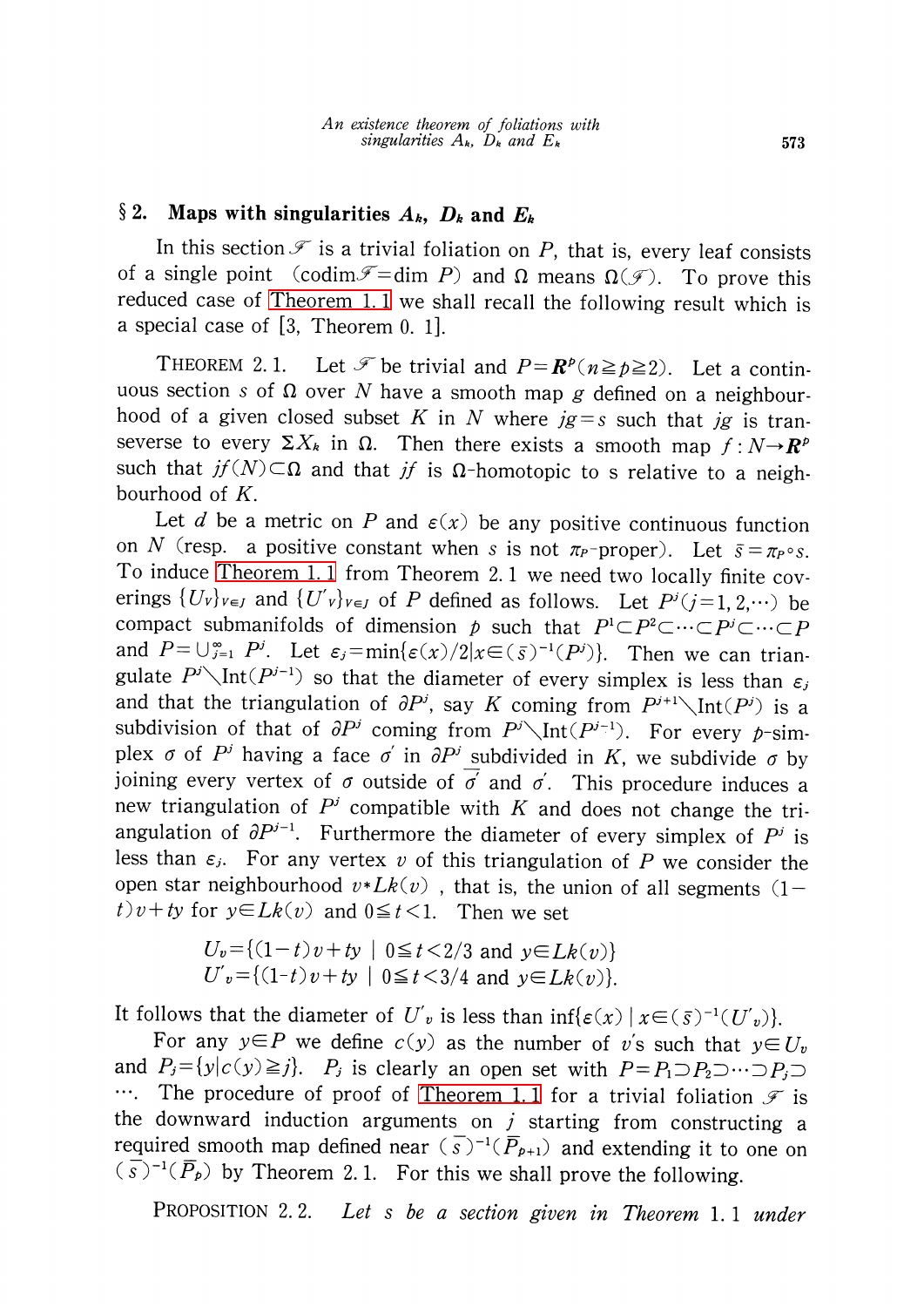the additional assumption that  $\mathcal{F}$  is trivial. For any compact subset C of N and its neighbourhood  $U(C)$  there exists an  $\Omega$ -homotopy  $h_{j,t}(j\geq 1)$  of s relative to a neighbourhood of K such that

(i)  $h_{j,o}=s$ ,  $h_{j,t}|N\backslash U(C)=s|N\backslash U(C)$ ,

(ii) there is a smooth map  $f_{j}$  defined on a neighbourhood  $((\overline{s})^{-1}(\overline{P_{j}})\cap C)$  $\bigcup K$  where  $j(f_j) = h_{j,1}$ 

(iii) If  $\overline{s}(x) \in U_{v_{1}}\cap\dots\cap U_{v_{i}}$  with  $i\leq j$ , then  $\pi_{P}\circ h_{j,t}(x)\in U'_{v_{1}}\cap\dots\cap U'_{v_{i}}$  for any i and t.

PROOF. The proof is the downward induction on  $i$ . The assertion is clearly true for  $j > p+1$  by setting  $h_{j,t}(x) = s(x)$ , when  $P_{j}$  is empty. So we shall induce the assertion of the proposition for j from that for  $j+1$ .

Take a neighbourhood U' of C in  $U(C)$  with compact closure U'. We decompose  $P_{j}\backslash P_{j+1}$  into the connected components, say  $\{ W_{a}\}.$ . Then we can choose finite  $W_{1},\cdots,W_{w}$  satisfying

$$
(\overline{s})^{-1}(P_j\backslash\overline{P_{j+1}})\cap\overline{U}=(\overline{s})^{-1}(W_1\cup\cdots\cup W_w)\cap\overline{U}.
$$

This follows from the fact that the number of v's with  $(\overline{s})^{-1} ( U_{v})\cap U'\neq\phi$ is finite. For  $\{ W_{u}\}(1\leq u\leq w)$  we shall prove the assertion that there exists an  $\Omega$ -homotopy  $k_{u,t} : N \to \Omega$  relative to a neighbourhood of  $(N\setminus$  $U(C)\cup K$  for  $0\leq u\leq w$  such that

- $(0)$   $k_{0,t}=h_{j+1,t}$
- $(1)$   $k_{u,0}=s$ ,
- (2) there exists a smooth map  $f_{j,u}$  defined on a neighbourhood of  $((\overline{s})^{-1}(\overline{W_{1}}\cup\cdots\cup\overline{W_{u}}\cup P_{j+1})\cap C)\cup K,$
- (3) If  $\overline{s}(x) \in U_{v_{1}}\cap\cdots\cap U_{v_{i}}$  with  $i\leq j$ , then  $\pi_{P}\circ k_{u,t}(x)\in U_{v_{1}}'\cap\cdots\cap U_{v_{i}}'$ for any  $t$ .

By the induction assumption for  $j+1$  and (0), it is clear that (1), (2) and (3) holds by  $f_{j,0}=f_{j+1}$  for  $u=0$ . Assume that the assertion above for  $u-1$ is true. Then by (2) we can take a small neghbourhood  $T$  of

 $((\overline{s})^{-1}(\overline{W}_{1}\cup\cdots\cup\overline{W_{u-1}}\cup P_{j+1}))\cap C\cup K$  such that  $f_{j,u-1}$  is defined on a neighbourhood  $\overline{T}$ . By definition of  $W_{u}$  there exist vertexes  $a_{1},\dots,a_{j}$  such that  $W_{u}\subset U_{a_{1}}\cap\cdots\cap U_{a_{j}}$ . Then we have  $(\overline{s})^{-1}(\overline{W_{u}})\cap C\subset(\overline{s})^{-1} ( U_{a_{1}}'\cap\cdots$  $\cap U'_{a_{j}}\cap U'$ . Here we take three neighbourhoods  $Y_{1}\supset Y_{2}\supset Y_{3}$  of  $(\overline{s})^{-1}(\overline{W_{u}})\cap C$  such that

- (a)  $Y_{1}\subset (\overline{s})^{-1}(U'_{a_{1}}\cap\cdots\cap U'_{a_{J}})\cap U'$
- (b) for any vertex v distinct from  $a_{1},\dots,a_{j} ,\overline{Y_{1}}\cap U_{v}\subset T$ ,
- $(c)$   $Y_{1}$ ,  $Y_{2}$ , and  $Y_{3}$  are submanifolds with boundaries and
- (d)  $Y_{2}\subset Y_{1}$  and  $Y_{3}\subset Y_{2}$ .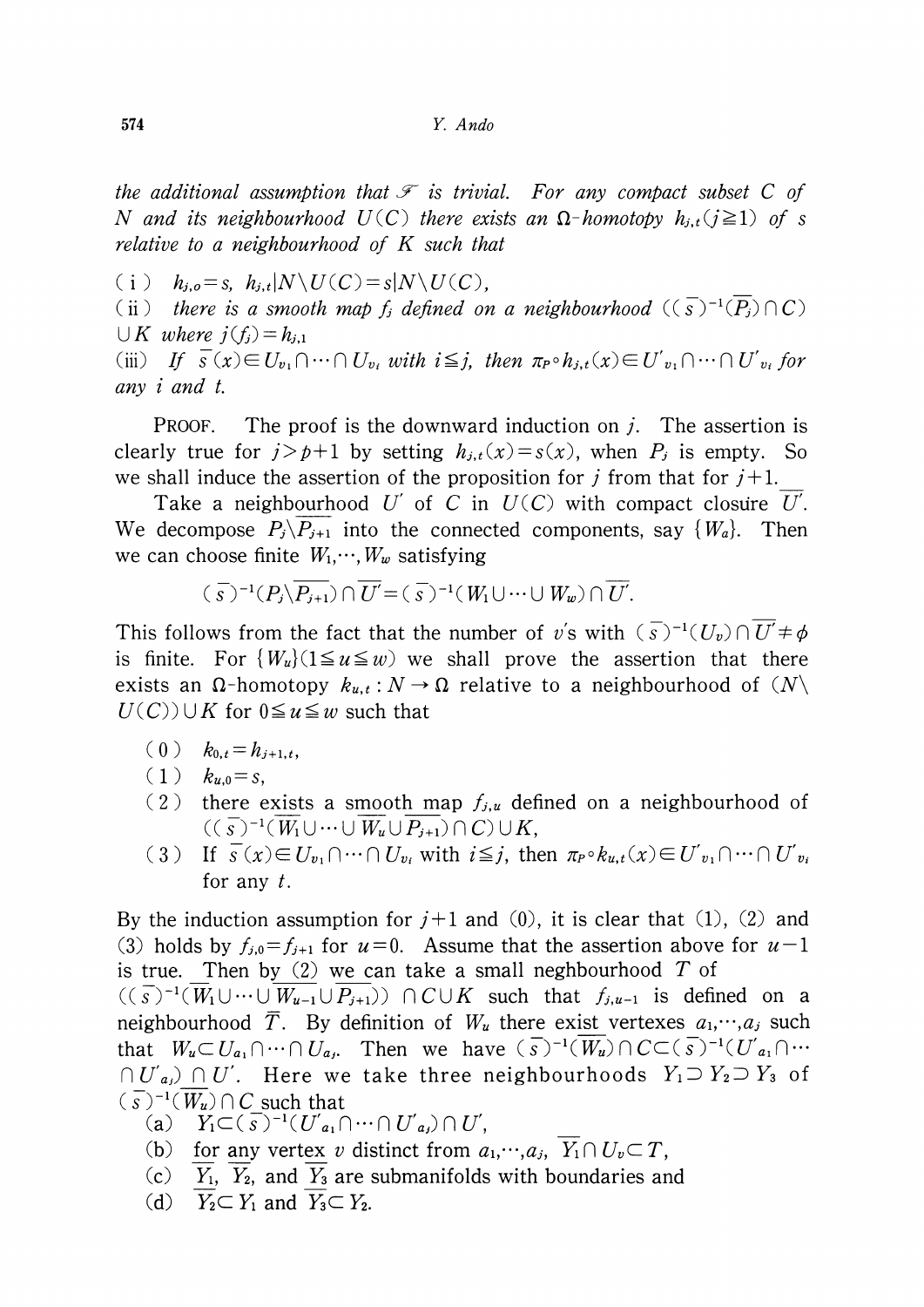Now we can apply Theorem 2.1 to a section  $k_{u-1,1}|Y_{2} : Y_{2} \rightarrow \Omega|Y_{2}$  and a smooth map  $f_{j,u-1}$  restricted on a neighbourhood of  $\overline{T}\cap Y_{2}$  into  $U'_{a_{1}}\cap\cdots\cap Y_{n}$  $U^{'}{}_{a_{j}}.$  Then we obtain an  $\Omega$ -homotopy  $k^{'}{}_{t}: Y_{2} {\rightarrow} \Omega|Y_{2}$  relative to  $\overline{T}\cap Y_{2}$ satisfying

(i)  $k'_{0} = k_{u-1,1}|Y_{2}$ 

(ii) there exists a smooth map g defined on  $Y_{2}$  such that  $jg=k'_{1}$ .

This yields an  $\Omega$ -homotopy  $k_{t} : Y_{1} \rightarrow \Omega | Y_{1}$  relative to  $\overline{T} \cap Y_{1}$  such that  $\pi_{P}\circ k_{t} ( Y_{1})\subset U'_{a_{1}}\cap\cdots\cap U'_{a_{j}}$  and that  $k_{t}|\overline{Y}_{3}=k_{t}'| \overline{Y}_{3},\ k_{t}|( Y_{1}\setminus Y_{2})=k_{u-1,1}|(Y_{1}\setminus Y_{1})$  $Y_{2}$ ) and  $k_{0}|Y_{1}=k_{u-1,1}|Y_{1}$  by the homotopy extension property. Lastly we define  $k_{u,t}(x)$  as follows.

> $k_{u,t}(x) = [k_{u-1,2t}(x) \quad (x \in Y_1, 0 \leq t \leq 1/2)]$  $k_{u-1,1}(x) \qquad (x\in Y_{1}, t>1/2)$  $k_{u-1,2t}(x) \qquad (x\in Y_{1},0\leq t\leq 1/2)$  $k_{2t-1}(x) \hspace{1cm} (x \in Y_{1}, t>1/2)$

By difinition (1) is clear for  $k_{u,t}$ . We set  $f_{j,u}$  by

 $f_{j,j}u(x)$  (x  $\rightarrow$  1),  $u-1(x)$  (x  $\rightarrow$  12) .

By the construction of  $k'_{t}$ , we have  $g|(Y_2 \setminus Y_3) = f_{j,u-1}|(Y_2 \setminus Y_3)$ . Hence  $f_{j,u}$ is well defined and satisfies (2). If  $x \in Y_{1}$ , then  $k_{u,t}(x)$  satisfies (3) since  $k_{u-1,t}(x)$  does. If  $x\in Y_{1}$  and  $x\in Y_{1}\cap U_{v}$  for some v distinct from  $a_{1},\dots, a_{j}$ then  $x\in T$  where  $k_{t}(x)$  is fixed. Therefore  $k_{u,t}(x)$  satisfies (3) again. Otherwise  $\pi_{P}\circ k_{u,t}(x)\in U'_{a_{1}}\cap\cdots\cap U'_{a_{j}}$  shows (3) since  $x\in U_{v}$  for any v distinct from  $a_{1},\cdots,a_{j}$ .

Now we finish the proof by setting  $h_{j,t}=k_{w,t}$ . Since  $(\overline{S})^{-1}(\overline{P_{j+1}}\cup\overline{W_{1}}\cup\overline{W_{2}})$  $\cdots \cup W_{w}$ )  $\cap$   $C = (\overline{s})^{-1}(P_{j})\cap C$ , the properties (i), (ii) and (iii) of the proposition holds for  $h_{j,t}$  and  $f_{j}=f_{j,w}$ . . Q. E. D.

REMARK 2.3. It follows from Proposition 2, 2 for  $j=1$  that f is defined on a neighbourhood of  $C\cup K$  and that  $\pi_{P}\circ h_{1,t}$  is  $\varepsilon(x)$ -approximation of  $\overline{s}$ .

## $\S 3.$  Proof of Theorem 1.1

First we shall prove the following preliminary version of Theorem 1. 1.

<span id="page-4-0"></span>THEOREM 3. 1. Let s be a section given in Theorem 1. <sup>1</sup> under the same assumption and  $\varepsilon(x)$ , any positive function on N. For any compact subset C of N and its neighbourhood  $U(C)$  there exists an  $\Omega$ -homotopy  $h_{t}$ relative to a neighbourhood of  $(N\setminus U(C))\cup K$  such that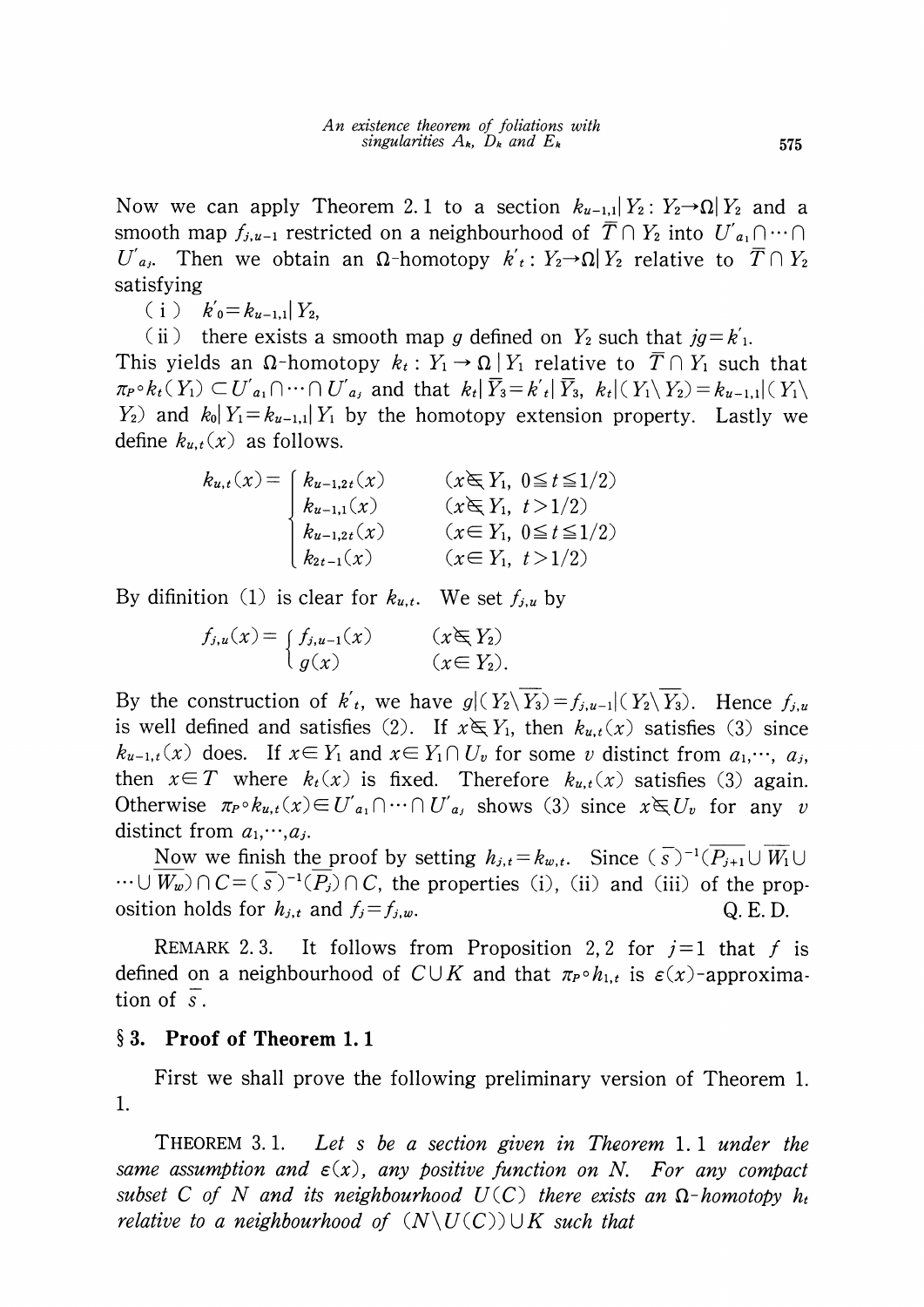- $(i)$   $h_{0}=s$ ,
- (ii) there exists a smooth map f defined on a neighbourhood of  $C\cup K$ <br>where if  $-k$ where  $if=h_{1}$ ,
- (iii)  $d(\pi_{P}\circ h_{t}(x),\overline{s}(x))<\epsilon(x)$  for any  $x\in N$ .

PROOF. We take two special countable coordinates of  $\mathscr{F}$ ,  $\{ U_{j},\phi_{j}'\times\}$  $\phi_{j}$  and  $\{ U_{j}',\phi_{j}\times\phi_{j}'\}$   $(j=1,2,\cdots)$  such that  $U_{j}\subset U_{j}',$   $\overline{U_{j}}'$  is compact and that  $\phi_{j}\times\phi_{j}'|U_{j}$  is a restriction of the diffeomorphism  $\phi_{j}\times\phi_{j}'|U_{j}'\rightarrow \mathbf{R}^{q}\times$  $\mathbf{R}^{p-q}$  for ever j. For every  $\phi_{j}\times\phi_{j}$  we can take suitable metrices  $d_{j}$  on  $\mathbf{R}^{q}$ and  $d_{j}$ ' on  $\mathbf{R}^{p-q}$  coming from the product structure of  $U_{j}$ ' such that

$$
d(x, y) \leq d_j(\phi_j(x), \phi_j(y)) + d'_j(\phi'_j(x), \phi'_j(y))
$$

for any x,  $y \in U_{j}'$ . We define a series of compact subsets  $N_{i}$  of N by  $N_{i}=$ (s)<sup>-1</sup>( $\bigcup_{j=1}^{j}U_{j}$ ) ( $N_{0}=\phi$ ). Then for a sufficiently large number  $i_{0}$  we have  $N_{i_{0}}{\supseteq} C.$  We define positive number  $\bm{\varepsilon}^{'}$  by

$$
\varepsilon' = \min\{\text{distance}(\,U_j, \, P \setminus U_j') \,|\, 1 \leq j \leq i_0\}
$$

For  $j\geq 0$  we can construct a series of continuous sections  $s_{j}:N\rightarrow\Omega(\mathcal{F})$ and  $\Omega$ -homotopies  $h_{j-1,t}$  of  $s_{j-1}$  up to  $s_{j}$  relative to a neighbourhood of  $(N_{j-1}\cap C)\cup(N\setminus U(C))\cup K$  such that there exist smooth maps  $f_{j}$  defined on a neighbourhood of  $(N_{j}\cap C)\cap K$  where  $jf_{j}=s_{j}$  and that for any t

$$
(*) d(\pi_{P} \circ s_{j-1}(x), \pi_{P} \circ h_{j-1,t}(x)) < \min(\varepsilon', \varepsilon'(x))/i_0.
$$

In fact, for  $j=0$  the assertion is trivial by setting  $h_{-1,t}=s_{0}$ . Assume the assertion for  $j-1$ . Let  $L_{j}$  denote  $(\overline{s})^{-1} ( U_{j})$ . In order to construct  $h_{j-1,t}$ we take a neighbourhood  $O$  of  $(\overline{s})^{-1}(\overline{U_{j}})\cap C$  in  $L_{j}$  with  $\overline{O}\subset L_{j}$ . By ap-plying [Proposition](#page-2-0) 2.2 and Remark 2.3 to the section  $(j\phi_{j} \circ s_{j-1})|L_{j}$ , the compact set  $(\overline{s})^{-1}(\overline{U_{j}})\cap C$ , its open neighbourhood  $O$ , a smooth map  $f_{j-1}$ restricted to a neighbourhood of  $((N_{j-1}\cap C)\cup K)\cap L_{j}$  and  $\min(\epsilon', \epsilon(x))/i_{0}$ it follows that there exists an  $\Omega$ -homotopy of  $(j\phi_{j} \circ s_{j-1})|L_{j}$ 

 $k_{j-1,t} : L_{j} \longrightarrow \Omega|L_{j}\subset J^{\infty}(L_{j}, R^{q})$ 

relative to  $(L_{j}\backslash 0)\cup((N_{j-1}\cap C)\cup K)\cap L_{j}$  such that there exists a smooth map  $f_{j}'$  defined on a neighbourhood of  $((N_{j}\cap C)\cup K)\cap L_{j}$  into  $\mathbb{R}^{q}$  where  $j f'_{j} = k_{j-1,1}$  and that

$$
d_j(\pi_{\mathbf{R}^{*0}}j\phi_j\circ s_{j-1}(x), \ \pi_{\mathbf{R}^{*0}}k_{j-1}, \ i(x))\leq \min(\varepsilon', \varepsilon(x)/2i_0.
$$

We can construct a homotopy  $k_{t}(x)$  of continuous sections of  $J^{\infty}(L_{j}, \mathbb{R}^{p-q})$ over  $L_{j}$  relative to  $(L_{j}\backslash O)\cup(N_{j-1}\cap C)\cup K)\cap L_{j}$  such that

(a)  $k_{0}(x)=j\phi_{j}'\circ s_{j-1}(x)$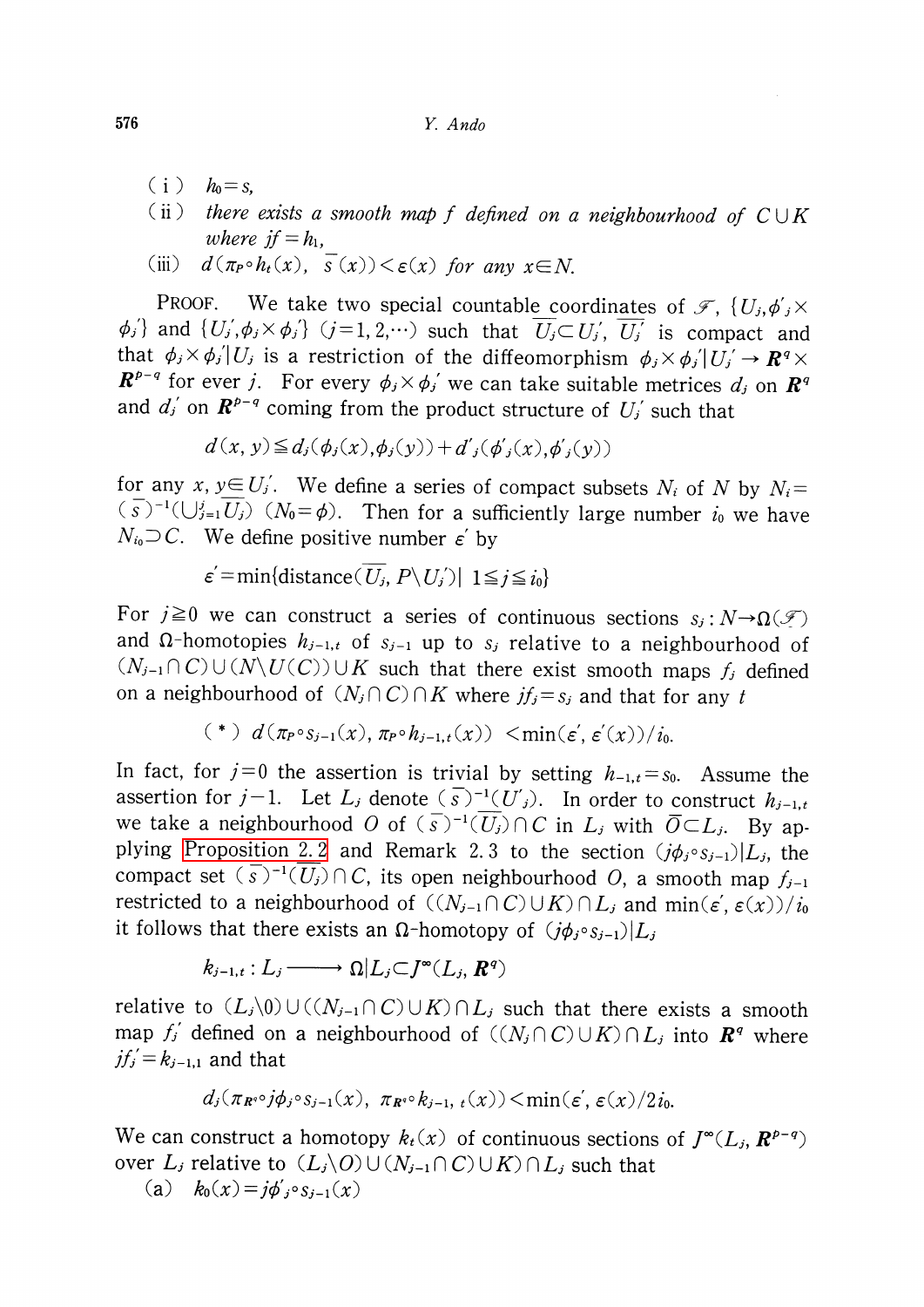- (b) there is a smooth map  $f_{j}'(x)$  defined near  $((N_{j}\cap C)\cup K)\cap L_{j}$ into  $\mathbf{R}^{p-q}$  where  $j f^{r}=k_{1}$  and
- (c)  $d'_{j}(k_{0}(x), k_{t}(x))< \min(\epsilon', \epsilon(x))/2i_{0}$

since its fibre is an Eucledian space (or by the similar arguments as Proposition 2. 2).

We lift  $k_{j-1,t}$  to a section  $\overline{k}_{j-1,t}$  of  $\Omega(\mathscr{F})|L_{j}$  as

$$
\overline{k}_{j-1,t}(x) = (j\phi_j \times \phi'_{j}))^{-1}(k_{j-1,t}(x), k_t(x)).
$$

Since  $\overline{k}_{j-1,t}$  and  $s_{j-1}$  coincide on  $L_{j}\backslash O$ , we can define  $h_{j-1,t}$  and  $f_{j}$  by

$$
h_{j-1,t}(x) = \begin{cases} s_{j-1}(x) & , x \in L_j \\ \overline{k}_{j-1,t}(x) & , x \in L_j, \end{cases}
$$
  

$$
f_j(x) = \begin{cases} f_{j-1}(x) & \text{near } ((N_{j-1} \cap C) \cup K) \cap (N \setminus O) \\ (f'_j(x), f''_j(x)) & \text{near } ((N_j \cap C) \cup K) \cap L_j. \end{cases}
$$

Then it follows from  $d\leq d_{j}+d_{j}'$  that the required inequality (\*) holds. We note that if  $\overline{s}(x) \in \overline{U_{j}}$ , then  $\pi_{P} \circ h_{j-1,t}(x) \in U'_{j}$  for any j by (\*). Thus we obtain an  $\Omega$ -homotopy  $h_{t}$  patching  $h_{j,t}$  from  $j=0$  to  $i_{0}-1$  and a smooth map  $f$  as  $f_{i_0}$  as required.  $Q. E. D.$ 

PROOF OF THEOREM 1.1. The case where  $N$  is compact in Theorem 1.1 is a direct consequence of [Theorem](#page-4-0) 3.1. Therefore we let  $N$  be noncompactand  $\overline{s}$ ,  $\pi_{p}$ -proper. Then we have a series of compact submanifolds  $N_{1} \subset N_{2} \subset\cdots\subset N_{j}\subset\cdots$  with  $N\!=\!\bigcup_{j=1}^{\infty}\ N_{j}.$  It follows from Theorem 3.1 that we can construct a series of sections  $s_{j} : N \rightarrow \Omega(\mathcal{F})$  and  $\Omega$ -homotopies  $h_{j,t}$  of  $s_{j}$  up to  $s_{j+1}$  relative to a neighbourhood of  $N_{j}\cup K$  $(N_{0}=\phi$  and  $s_{0}=s$ ) such that there exist smooth maps  $f_{j}$  defined on a neighbourhood of  $N_{j}\cup K$  where  $jf_{j}=s_{j}$  and that

$$
d(\pi_{P}\circ s_{j}(x), \pi_{P}\circ h_{j,t}(x)) < \varepsilon(x)/2^{j+1}.
$$

Now we difine an  $\Omega$ -homotopy  $h_{t}$  of s and a smooth map of [Theorem](#page-1-0) 1.1 by patching  $h_{j,t}$  and  $f_{j}(j=0, 1, 2,\cdots)$ . That is, for t with  $1-(1/2^{j})\leq t\leq$  $1-(1/2^{j+1})$ , set

$$
h_t(x) = h_{j,2^{j+1}t+2-2^{j+1}}(x) \qquad (j=0,1,2,\cdots)
$$

and for  $t=1$  and  $x \in N_{j}$ , set  $h_{1}=s_{j}(x)$ . So f is defined to coincide with  $f_{j}$ on a neighbourhood of  $N_{j}\cup K$ . By definition it is easy to see

$$
d(\overline{s}(x), \pi_P \circ h_t(x)) \leq \varepsilon(x).
$$

This completes the proof.  $Q. E. D.$ 

Acknowledgement. The author would like to thank Professor Y.